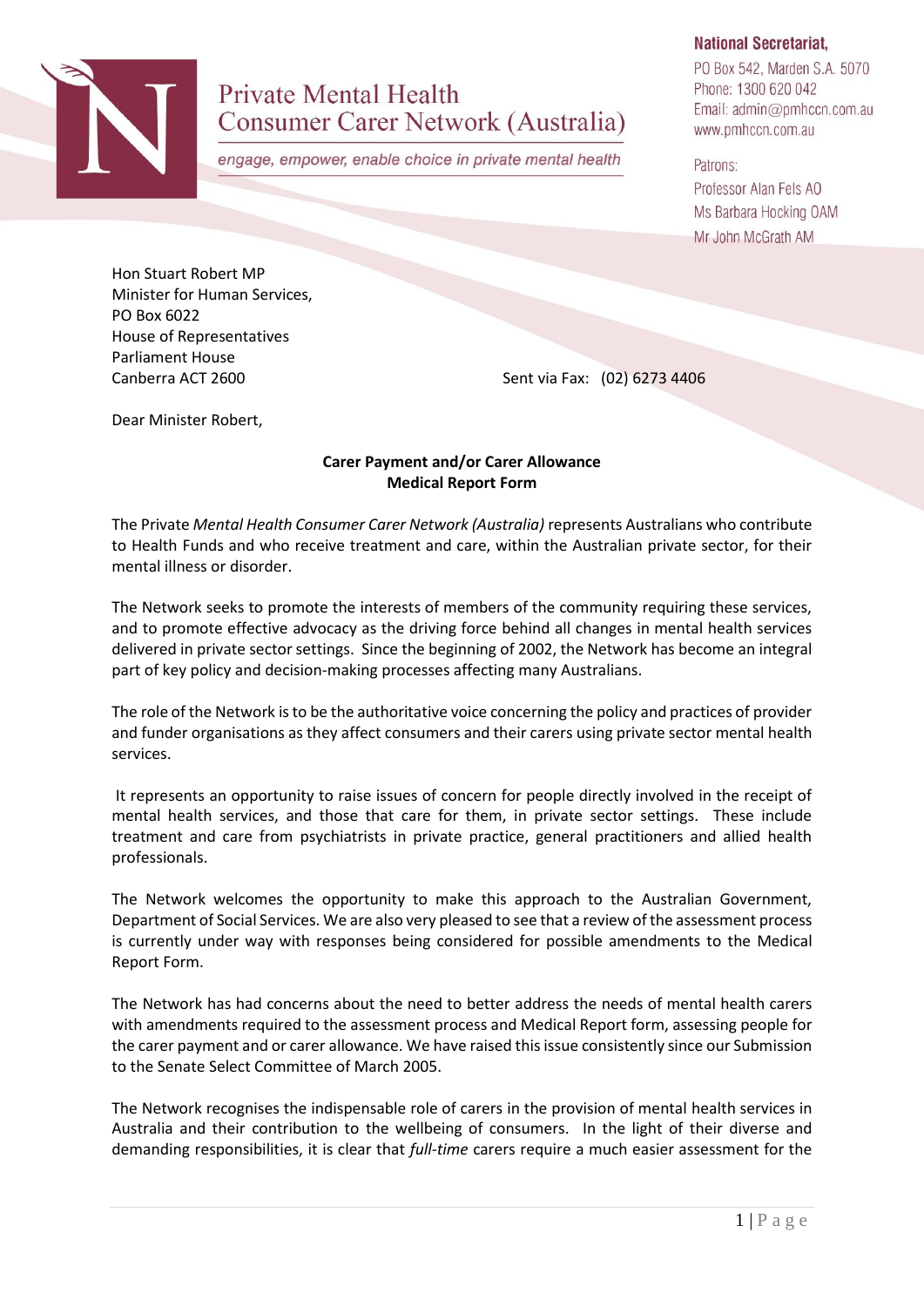person they care for under the current assessment format and the Medical Report Form which does not in our opinion, adequately represent the tasks in their caring role.

In terms of assessment and the form itself, it has a strong focus on physical disability, for example Page 4 has 10 questions, 8 if which relate to physical issues relating to functions of:

- 1 bowels
- 2 bladder
- 4 toilet use
- 5 feeding
- 6 transfer from bed to chair etc.
- 7 mobility
- 8 dressing
- 9 stairs
- 10 bathing

The one question which could be related to mental illness or psychosocial disability is:

3 grooming relating to personal hygiene which we know affects many people with chronic psychosocial disability

#### **Section 15 – Cognitive function**

These questions make up the abbreviated mental test which again people with psychosocial disability could well find difficulty in responding to. We understand that this is a marker of their ability to function. They may not have any self-awareness of their mental health impairment and may not be able to accurately describe its affects.

It does not capture the role that carers frequently undertake around the need to support the person they care for with problem-solving actions which are very hands-on in order to address actions taken by the person they care for as a result of their impaired cognition. Sometimes the need for rectification are very significant and substantial and often occur on a regular basis. This is a part of care provision which is not recognised and section 15 does not account for or reflect this current issue.

This focus and applicability is included in the Disability Support Pension in particular from the *Social Security (Tables for the Assessment of Work-related impairment for Disability Support Pension) Determination* 2011 contained on Page 27 – (e) behaviour, planning and decision-making: Example 2: The Person's judgement, decision-making, planning and organisation functions are severely disturbed.

## **We therefore strongly recommend that a specific and additional question about a consumers 'insight' or 'judgement' is urgently required**.

#### **Question 16 - behaviour**

The most relevant questions in relation to mental illness or psychosocial disability are contained in the following:

- 1 shows signs of depression
- 2 shows signs of memory loss
- 3 withdrawal from social contact
- 4 display aggression toward self or others
- 5 display inhibited behaviour